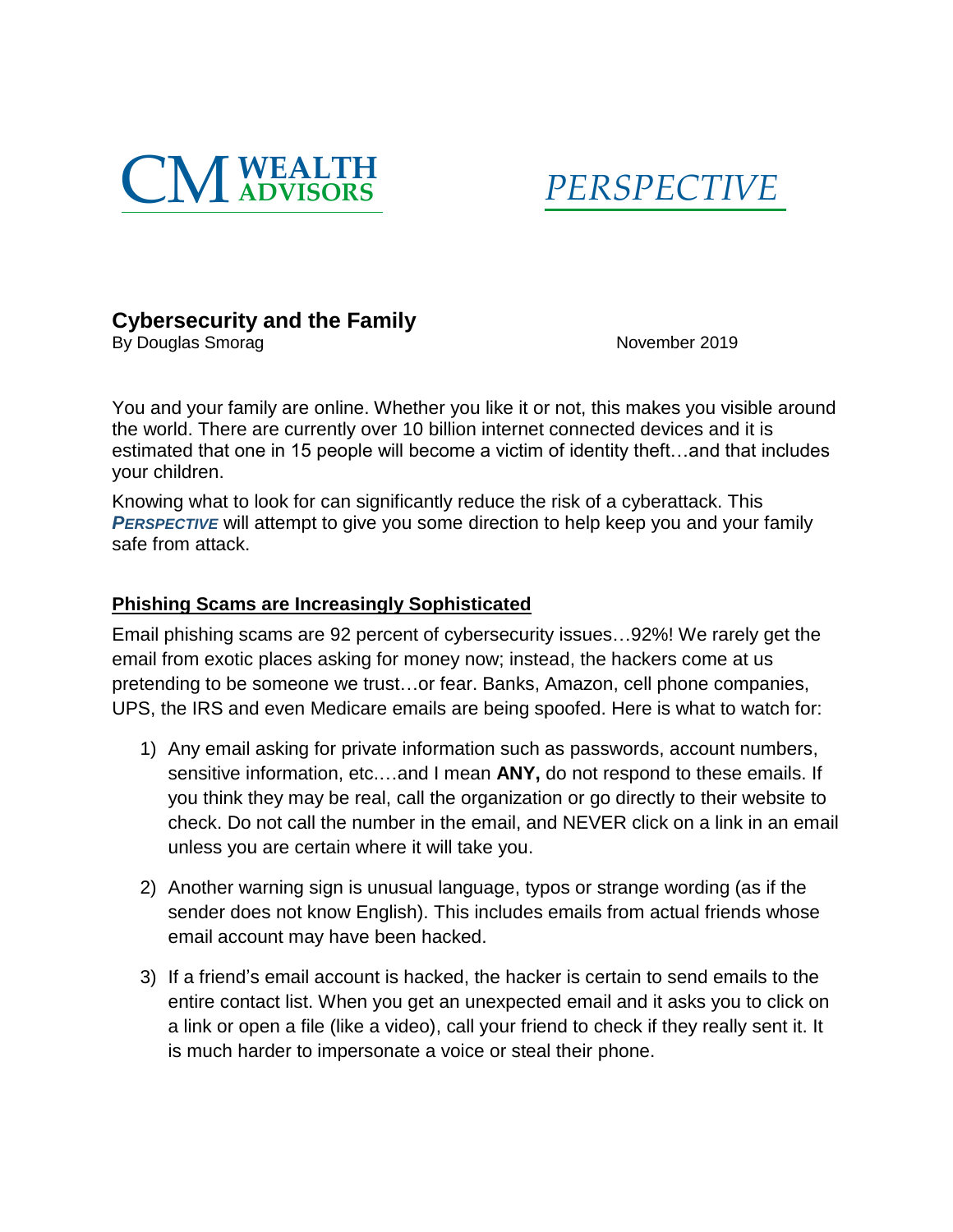4) Lastly, and staying with the thoughts in the first three above, it is unwise to click on a link or open an attachment through email or social media without talking to the person who sent it. That attachment could be harboring malware that can take you weeks, or even years to recover from.

### **Internet Connected Devices and Sensitive Information**

With cyber-connected devices of all types (door bells, refrigerators, baby monitors, etc.) there are numerous new ways for a cyberattack to take over your entire system. That cyber-connected baby monitor is a great idea…until it isn't. The usual cybersecurity guidelines still apply to this equipment, including strong passwords, multifactor authentication, security updates and others. Always do your best to avoid using public Wi-Fi (coffee shops, restaurants, hotels) as those networks are NEVER secure.

Ultimately you need to ask yourself if it is necessary for the device to be connected to the internet. If it does, it is wise to put the device on a different network than your main computer. The last thing you want is someone to hack into your baby monitor's video system!

#### **Your Child's Identity**

The news media is full of stories about senior citizens falling for various scams, but the reality is kids are more likely to be affected by identity theft. Why? Because from the time they get a social security card (right after birth) until they are 18 years old, they do not look at their credit report. That allows the bad guys to take out credit in your child's name without much notice, racking up big debt in the meantime.

How do you stop this? First, pull a credit report on your child (which are free annually) to make sure everything looks right. Second, and probably most importantly, is to put a credit freeze on all your children's accounts with the three major credit bureaus. This free tool is one of the easiest ways to prevent your child's identity theft by stopping anyone from accessing their credit report. Since most new accounts cannot be approved without the report, it makes it much harder for identity thieves to use their information.

The three national reporting agencies are:

- 1. [Equifax®](https://urldefense.proofpoint.com/v2/url?u=https-3A__www.equifax.com&d=BQMGaQ&c=euGZstcaTDllvimEN8b7jXrwqOf-v5A_CdpgnVfiiMM&r=-1R18USIncabpVlSvHCHFaeUl8V10yl1xp41M04stb0&m=2k4OvTVvIcBT7-3S2WyR4g&s=SyUnAb9InnlFtH1nc6IC2NhBkbKEo-2hg4YiY7ktjRo&e=) [www.equifax.com](http://www.equifax.com/) 800-685-1111
- 2. Experian<sup>®</sup> [www.experian.com](http://www.experian.com/) 888-397-3742
- 3. TransUnion® [www.transunion.com](http://www.transunion.com/) 888-909-8872

A credit freeze does not affect your credit. It also does not affect your credit score. It remains in place until you ask the credit bureau to lift the freeze. If you are applying for credit (for an auto loan, etc.) it would be helpful to find out which agency they are using because you must call to lift the freeze. It may take an hour to lift the freeze.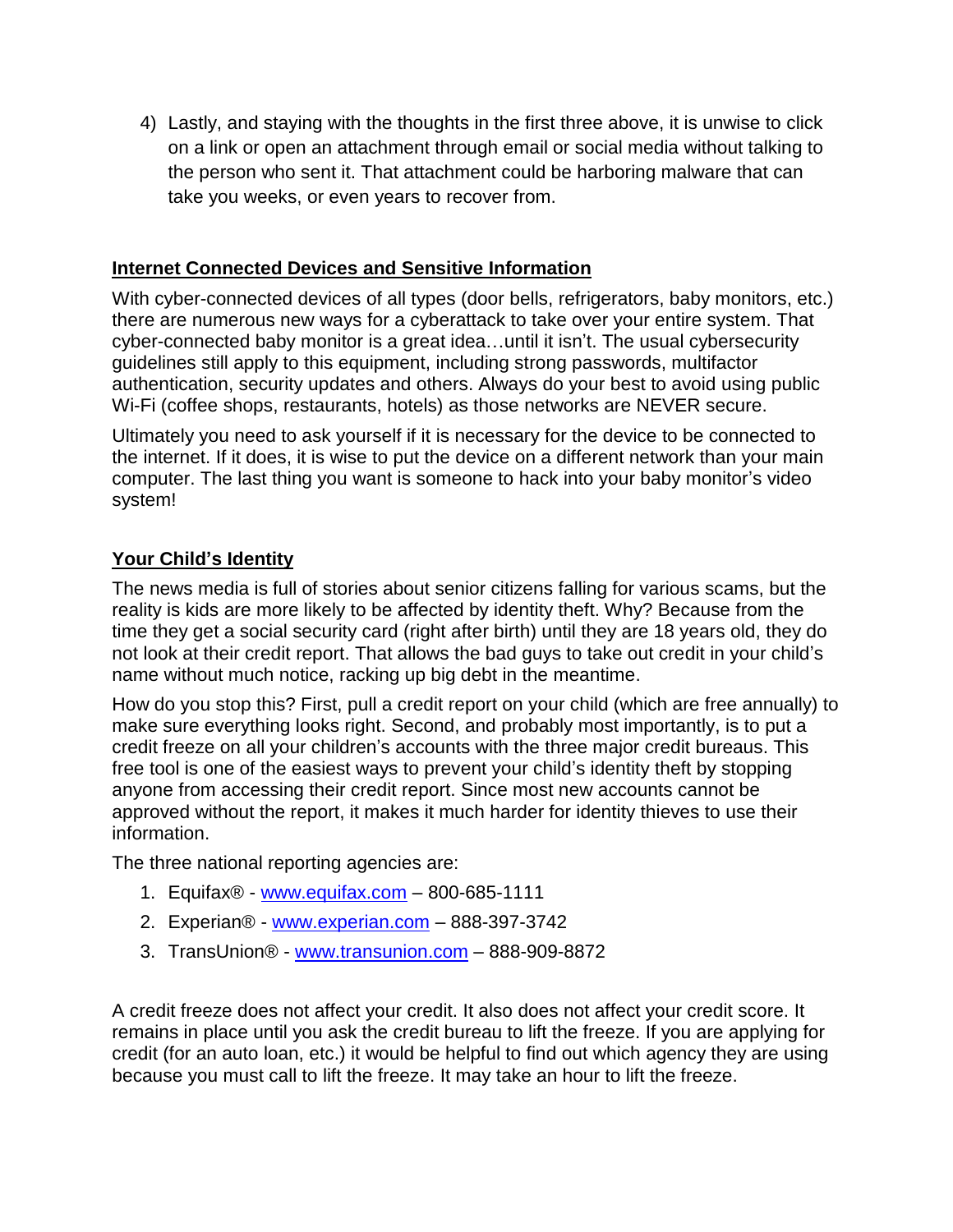### **Oversharing on Social Media**

So, you are on a great vacation, taking a lot of pictures, and figure you want to post them on Facebook/Instagram or other social media to show everyone how much fun you are having. You might as well hang a sign on your front door that says, "Please rob my house".

It is fine to have public social media pages but do your best to avoid sharing personal information…especially vacations. And do we really keep in touch with or need 1,000 friends? Remove the people you don't know, strengthen your security settings relative to who sees what, or just stop posting personal information.

Also keep in mind that every time a social media site like Facebook does a security update, there is a pretty good chance that they will reset your security settings to a weak default setting, so check these settings regularly. You may also want to set up multifactor authentication on sites that allow it. Multifactor authentication includes such things as a combination password and finger print or code sent to your cellphone.

### **For Those That Travel**

Travelers make easy, unsuspecting targets. Everyone should be aware that there are hackers everywhere trying to take advantage of you, and they love to prowl the hot destinations like Las Vegas, Disneyland, New York City, Paris.

You're at a hotel and want to catch up with a few work emails. You pull out your iPad and look for the hotel wi-fi (that's secure isn't it?). You see these options: Hotel-wi-fi, Hotel-Guest, Guest. Pick the wrong one, and you could be falling into a trap laid by a hacker waiting to steal all the information you have. It is extremely easy for the crooks to set up phony hotspots and wait for you to log on, which would allow them to see everything you are doing, like getting into your bank account, or working on a proposal for your biggest client.

So, what do you do? The easiest is to bring your own personal hotspot. Most cell phones and carriers allow you, with the touch of a button, to turn your phone into a roaming hotspot. Then you just pick your own phone out of the wi-fi list that shows up on your device. In the alternative, if you must use public wi-fi, use a clean device, which is a device without any personal information on it. This way, even if the hacker gets in, there is nothing to steal.